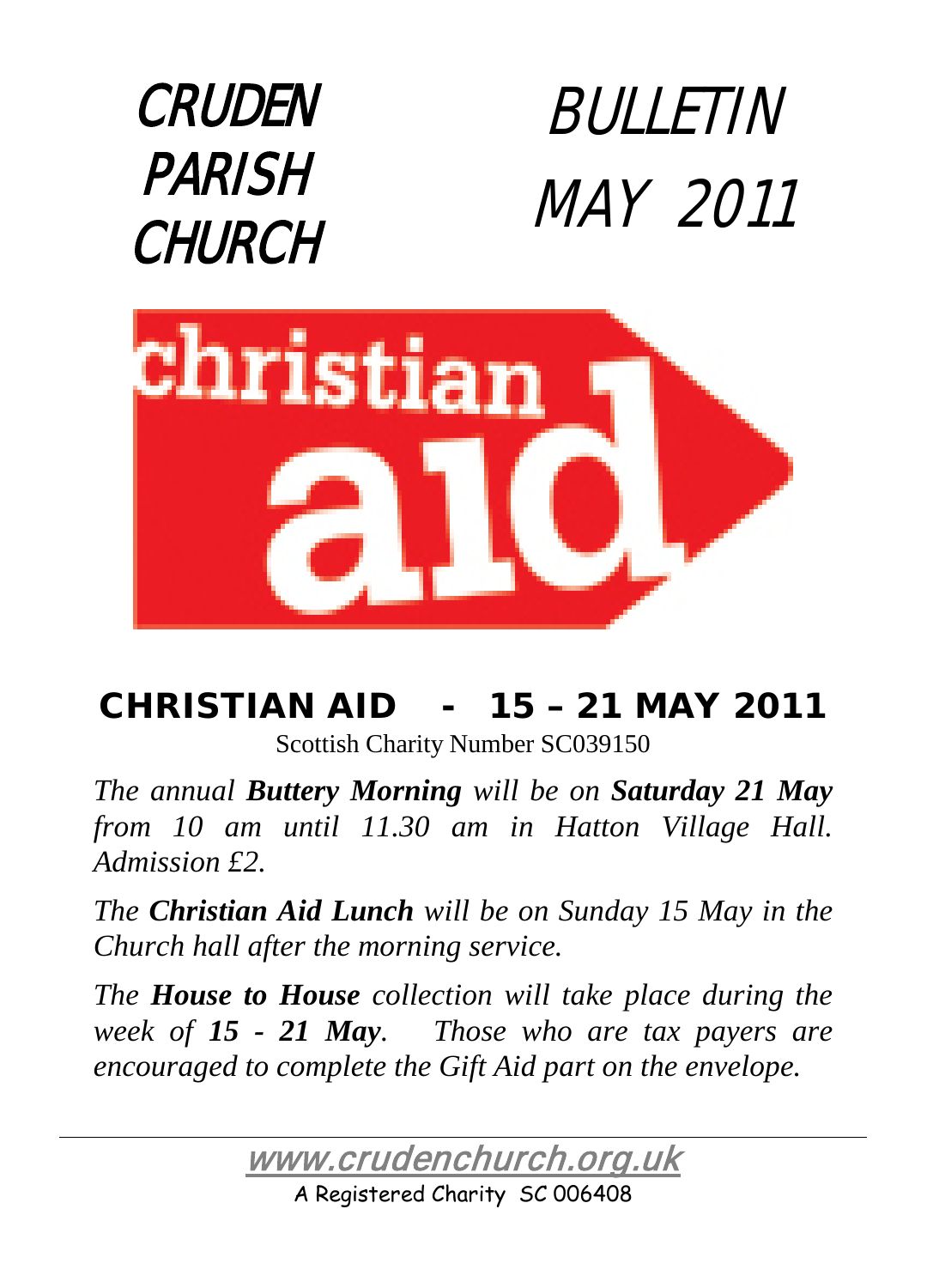

# **MAY 2011**

### EACH WEEK

Sundays 10.00 am Children's Sunday Club in the Old Church & Stables

| Sunday 1st   | $\mathbb{Z}^{\mathbb{Z}}$ | <b>MORNING SERVICE</b><br>BIBLE STUDY – People who met Jesus $7.00 \text{ pm}$ | $10.00 \text{ am}$ |         | Hall |
|--------------|---------------------------|--------------------------------------------------------------------------------|--------------------|---------|------|
| Saturday 7th |                           | : Church Walk - Dess Waterfall leaving Hatton Hall at 8 am                     |                    |         |      |
| Sunday 8th   | $\mathbb{R}^{\mathbb{Z}}$ | <b>MORNING SERVICE</b><br>BIBLE STUDY – People who met Jesus                   | $10.00 \text{ am}$ | 7.00 pm | Hall |

# 15th – 21st Christian Aid Week

| Sunday 15th   | $\ddot{\phantom{a}}$ | <b>MORNING SERVICE</b><br>$10.00$ am<br>followed by Christian Aid Lunch<br>BIBLE STUDY - People who met Jesus      | Hall<br>$7.00 \text{ pm}$                     |
|---------------|----------------------|--------------------------------------------------------------------------------------------------------------------|-----------------------------------------------|
| Monday 16th   |                      | Kirk Session meeting<br>$7.30 \text{ pm}$                                                                          | Hall                                          |
| Saturday 21st | $\ddot{\phantom{a}}$ | Christian Aid Buttery Morning                                                                                      | 10.00 am Hatton Village Hal                   |
| Sunday 22nd   | $\ddot{\phantom{a}}$ | UNITED MORNING SERVICE 9.30 am<br>therefore no service in Cruden Church<br>BIBLE STUDY – People who met Jesus      | <b>ST JAMES'</b><br>Hall<br>$7.00 \text{ pm}$ |
| Sunday 29th   | $\ddot{\phantom{a}}$ | <b>UNITED MORNING SERVICE 10.00 am</b><br><b>Sacrament of Holy Communion</b><br>BIBLE STUDY - People who met Jesus | Hall<br>$7.00 \text{ pm}$                     |

THE NEXT ISSUE OF THE BULLETIN WILL COME OUT ON **29 MAY**. Copy for inclusion to be handed in to the Manse as soon as possible.

## **\*\*\* MAY HYMN BOOK CH4 \*\*\***

For more information about the Bible Studies listed above, please see a later page in this Bulletin.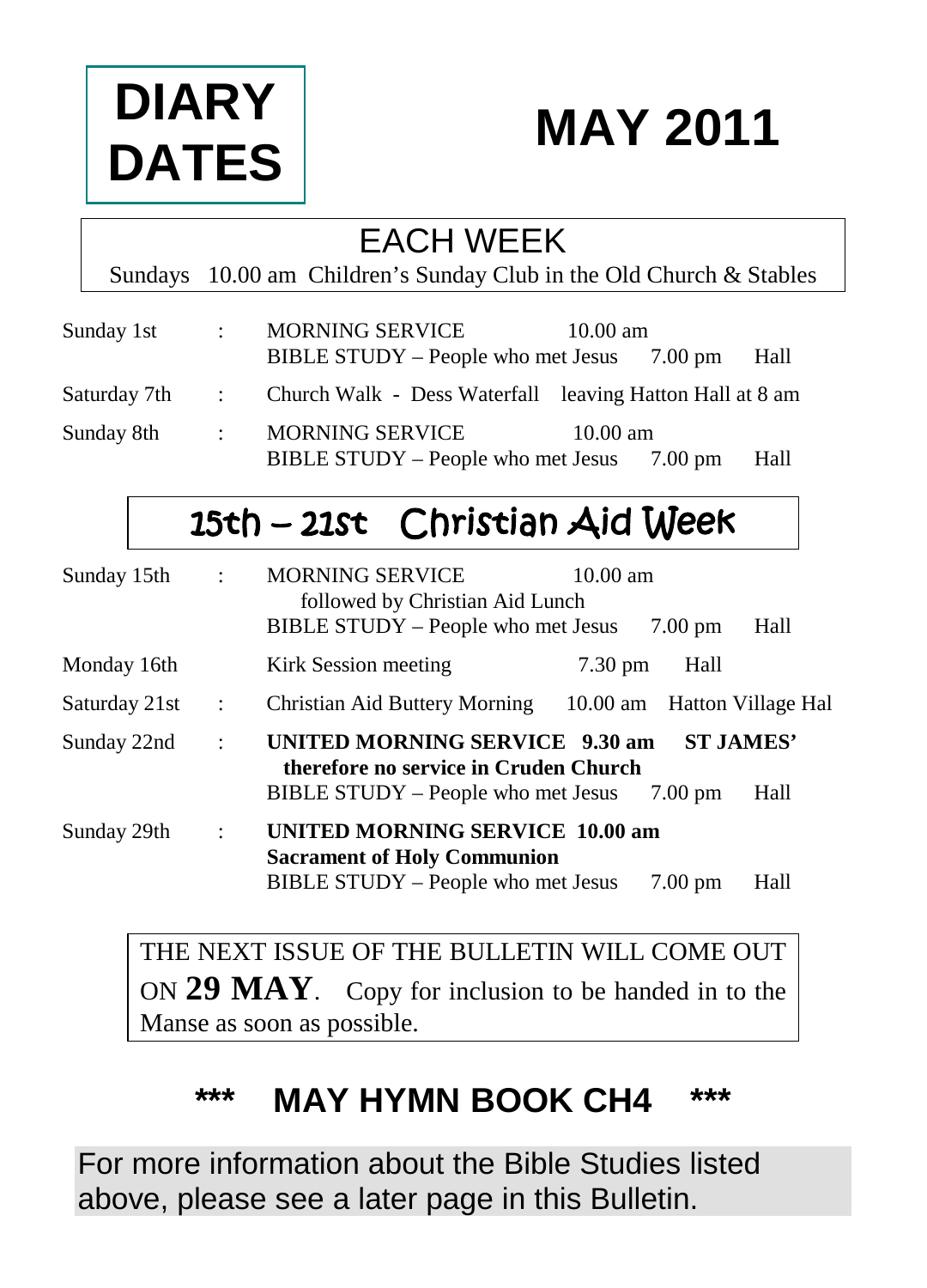## **PARISH REGISTER NEW COMMUNICANT**

Mrs Lorraine Norrie, Hinmaist, Auchenten, Hatton.



**Duty Elders** Jack Young, Betty Forrester, John Lamb, Robert Esson, Betty May, Katherine Hyman, Sandy Smith, Beatrice Fawkes, Joyce Willox, Wilma Moir.

**TO THOSE ON SUNDAY DUTY If you are unable to fulfil your door duty, please try to find your own replacement before informing Sandy Beedie (door rota)- 841370 or Wilma Moir (teas rota) 841516.**

**REMINDER** Anyone who might be considering whether they would like to join the church should contact the minister. All those intending to become full church members are invited first of all to start attending church services.

**CHRISTIAN AID POSTSCRIPT** On the front cover of the Bulletin there is an encouragement to taxpayers to complete the Gift Aid declaration on the Christian Aid Week envelopes. Please note that if you do NOT want follow up material from Christian Aid you must tick the appropriate box – otherwise you will receive later mailing.

| Some<br>kids are    | Teacher: Now, Simon, tell me frankly,<br>do you say prayers before eating.<br>Simon: No sir, I don't have to, my<br>Mum is a good cook. |  |  |
|---------------------|-----------------------------------------------------------------------------------------------------------------------------------------|--|--|
| just too<br>bright! | Teacher: Harold, what do you call a<br>person who keeps on talking when<br>people are no longer interested?<br>Harold: A teacher.       |  |  |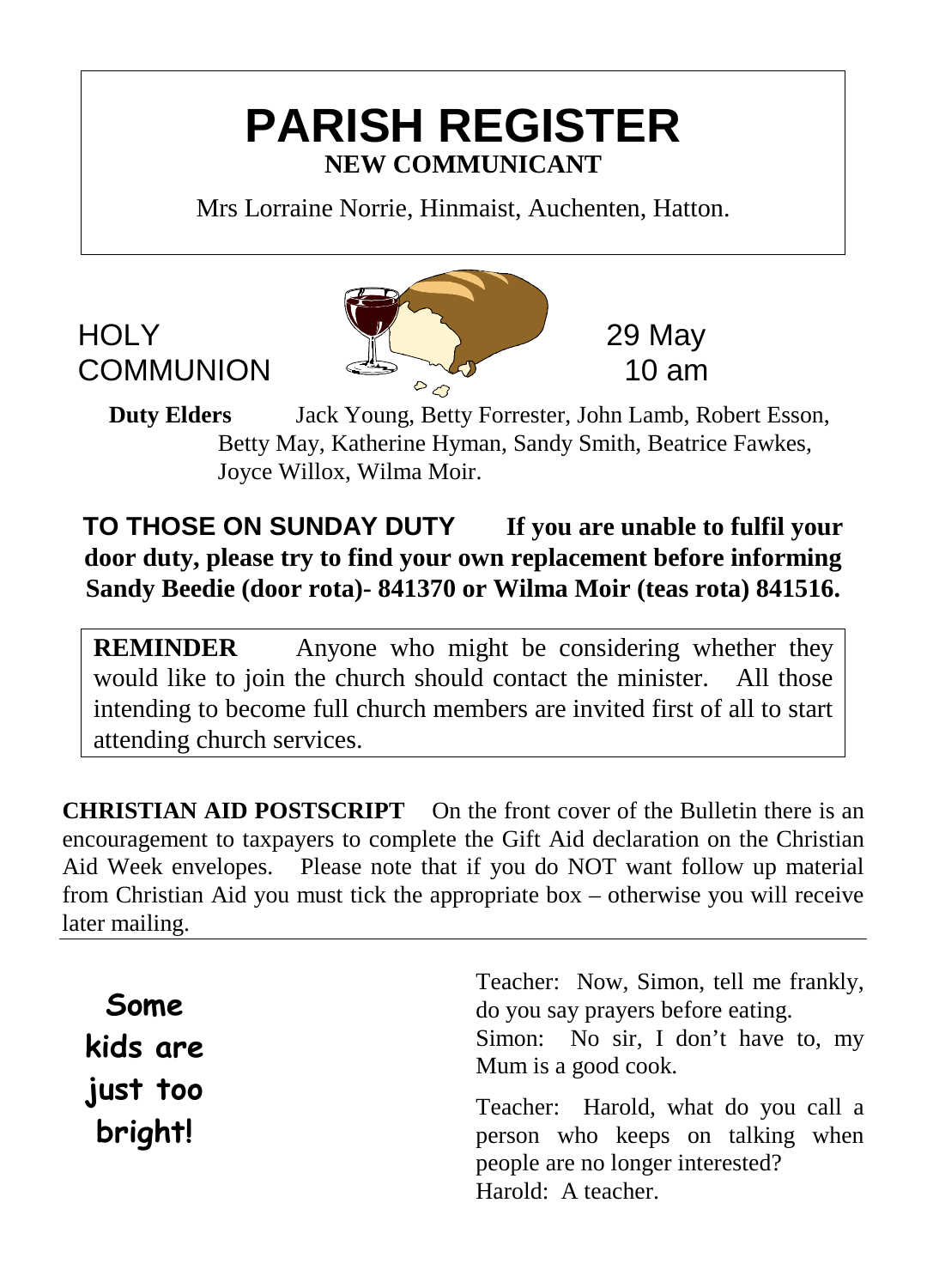### **SUNDAY MORNING DUTIES 10 am**

| <b>Date</b> | <b>Door</b>                         | <b>Flowers</b>           | <b>Teas</b>                              | <b>Children</b>                                                                           |
|-------------|-------------------------------------|--------------------------|------------------------------------------|-------------------------------------------------------------------------------------------|
| 1 May       | Kate Clark<br>Alison Neilson        | Anne Smith               | <b>Beatrice Fawkes</b><br>Elma Cumming   | Holiday                                                                                   |
| 8 May       | Kate Clark<br><b>Alison Neilson</b> | <b>Wallace Donaldson</b> | Norma Forman<br>Dorothy Cruickshank      | Karla Buswell<br><b>Brenda Cadger</b><br>S or C Skinner<br>Helen Smith<br>Charlotte Lamb  |
| 15 May      | <b>Betty May</b><br>John Lamb       | Anne McNaughton          | <b>CHRISTIAN AID</b><br><b>LUNCH</b>     | Katherine Hyman<br>Maureen Reid<br>S or C Skinner<br>Joyce Fowlie<br>Charlotte Lamb       |
| 22 May      | <b>SERVICE   IN</b>                 | <b>ST JAMES'</b>         | <b>THIS MORNING</b>                      | Karla Buswell<br><b>Brenda Cadger</b><br>S or C Skinner<br>Mary Bratton<br>Charlotte Lamb |
| 29 May      | Sarah Paterson<br>Lewis McKechnie   | Jean Beedie              | <b>Marilyn Samways</b><br>Fiona Stephen  | Katherine Hyman<br>Maureen Reid<br>S or C Skinner<br>Helen Smith<br>Charlotte Lamb        |
| 5 June      | Sarah Paterson<br>Lewis McKechnie   | <b>Betty Forrester</b>   | Rosemary Reid<br>Doreen Buchan           | Holiday                                                                                   |
| 12 June     | Norma Forman<br>Michael Buchan      | Muriel Cantlay           | Iris Durno<br><b>Betty Morris</b>        | Karla Buswell<br><b>Brenda</b> Cadger<br>S or C Skinner<br>Joyce Fowlie<br>Charlotte Lamb |
| 19 June     | Norma Forman<br>Michael Buchan      | Margaret Cruickshank     | Wilma Moir<br>Lewis McKechnie            | Katherine Hyman<br>Maureen Reid<br>S or C Skinner<br>Mary Bratton<br>Charlotte Lamb       |
| 26 June     | Dorothy Cruickshank<br>Liz Carnie   | Anne Smith               | Alison Neilson<br><b>Betty Forrester</b> | Karla Buswell<br><b>Brenda Cadger</b><br>S or C Skinner<br>Helen Smith<br>Charlotte Lamb  |

Many folks want to serve God, but only as advisers.

Coincidence is when God chooses to remain anonymous.

If the church wants a better minister, it only needs to pray for the one it has.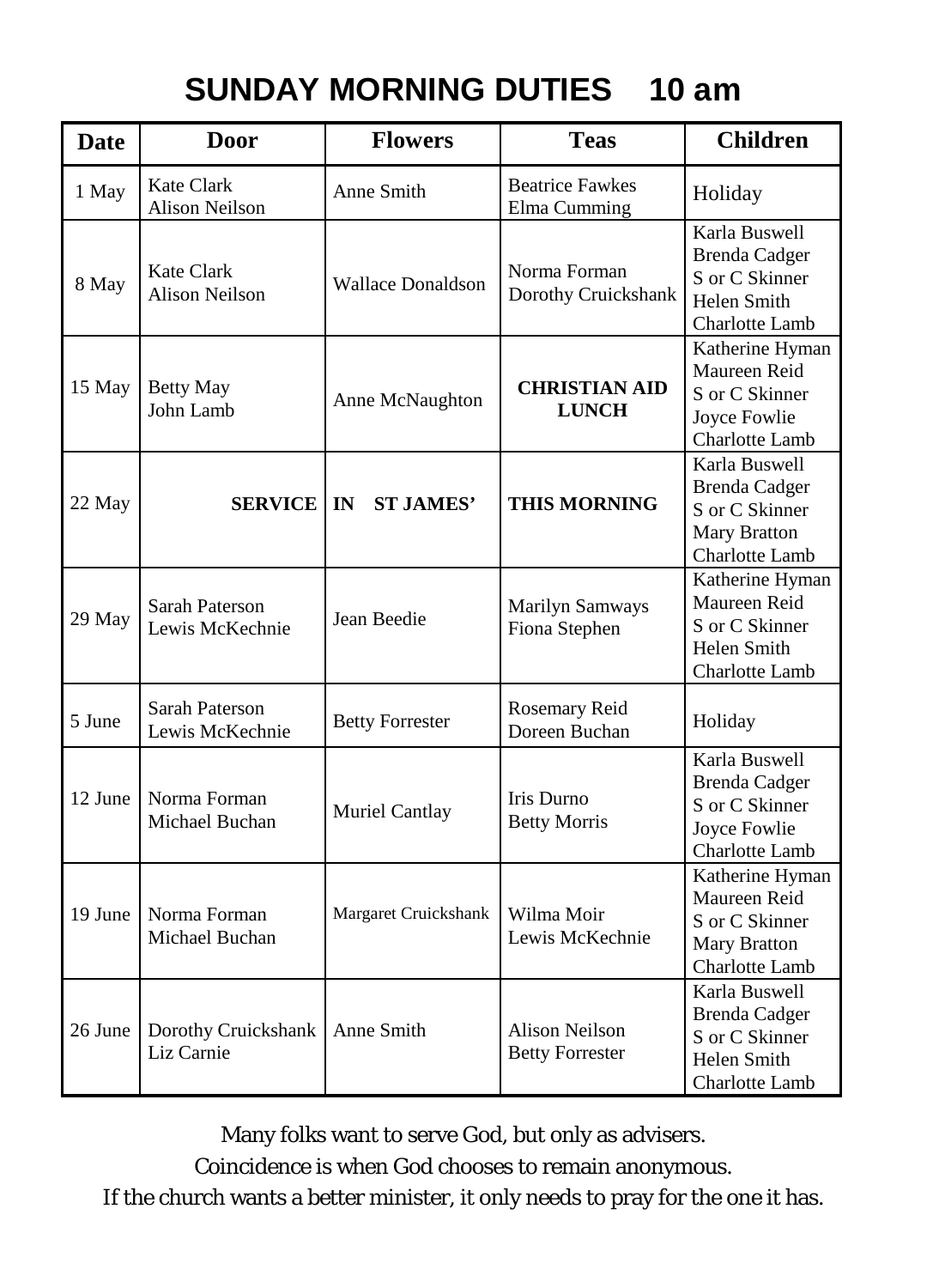FROM THE MINISTER 20 April 2011

Dear Friends

#### *brass spectrum* **concert**

I sit down to write this with vivid memories of one of the most enjoyable evening spent in Cruden Church only yesterday evening. The concert by *brass spectrum* almost filled the church downstairs with an audience who were delighted by the music of the Quintet and entertained by the repartee. These professional musicians regularly play in Northeast Scotland and offered to provide the concert to support our Property Appeal.

*brass spectrum* themselves donated £500 as well as giving the concert and we are extremely grateful for their generosity. Another £770 was donated at the concert resulting in our Appeal Fund benefiting by £1,270 as well as everyone enjoying a memorable evening.

#### **2011 Property Project**

Last month I reported that we were seeking estimates for work to be done in line with the recommendations of a report by a consultant on our building. Adding VAT to the estimates received would take the total over £100,000. At first sight this figure is frightening but I must stress that while it would be good to follow through on all the recommendations, they are not all essential and we will obviously "cut our coat according to our cloth". Already further grant applications have been made to the General Trustees and to the Scottish Churches Architectural Heritage Trust. I would expect in the near future grant applications will also be made to the Baird Trust and to the SITA Trust. Once we know how much money we can ingather, and our own fundraising must be an important part of this (you will read more about our fundraising plans next month), then we will be able to plan exactly what work gets done and when. Obviously the priority is replacing the two temporary windows.

One thing I can assure you of is this – we are heading in the right direction of having a church building of the highest standard in line with good conservation principles.

Your friend and minister

Rodge Neilson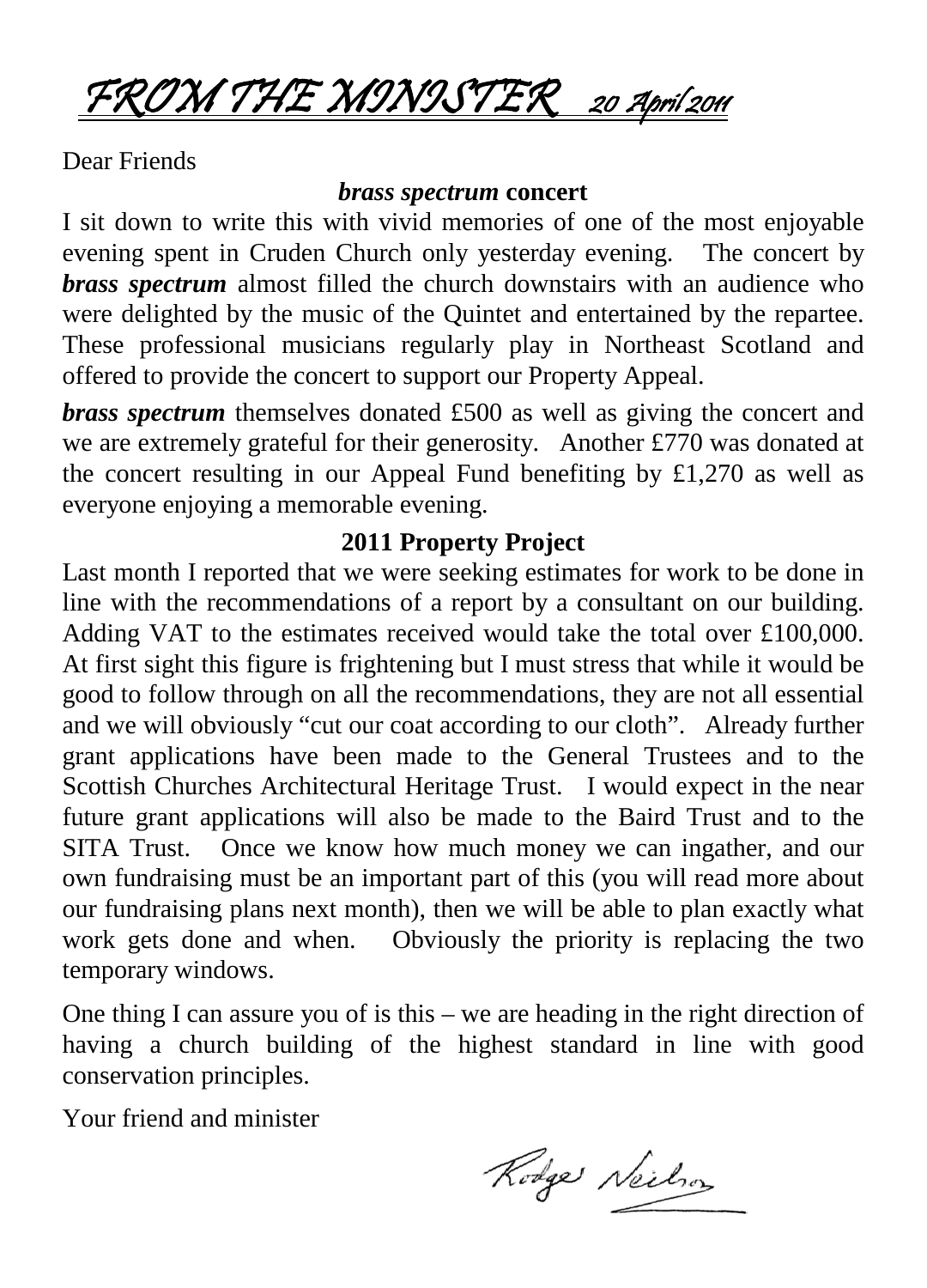# CRUDEN GUILD

Last minute snags have delayed the finalising of the details for this year's **Senior Citizens Outing** on Thursday 2 June. An invitation is extended to all senior citizens who are church members or adherents. Please see the enclosed notice.

A bus will pick up in Cruden Bay at 12.30 pm and Hatton at 1 pm. Due to the high cost of buses, we want to know numbers in advance. If you would like to come please can you notify any Guild Committee Member – Rosemary Pittendrigh, Shonah Taylor, Irene Will, Kathleen Craig, Lorraine Neilson.

# WATCH & TALK GROOP

# April Meeting - Continuing The History of the Bible

We watched a DVD concerning the transformation of Saul, a staunch Jew, to a devotee of Jesus, thereafter known as Paul.

The presenter of the programme was Tom Holland who seemed to want to impress the viewers that Paul, through his letters and preaching, assured the Gentiles that the Laws of the Jews did not have to be followed to the letter which made it possible for all people to believe in and follow Jesus and enter the Kingdom of God. Paul also implied that all men are equal in the eyes of God regardless of their beliefs or nationality, unfortunately he did not include women in this belief.

His teachings were directed mainly towards the Gentiles, namely Greeks and Romans, in his attempt to introduce them to what was to become a religion known as Christianity. Paul never denied the fact that he was a Jew but Tom Holland believes that he is at the root of Christianity and responsible for influencing history by introducing Christianity to the rest of the world and as a result it has become one of the most strongly followed religions in today's world.

Tom Holland believed that Paul was a very complex person but, despite that, he emphasized in his letters and teachings that love is the most important factor in all our lives.

This was the last meeting of the Group for this session but a lunch has been planned for 22 May at the Buchan Braes Hotel. All members of the Group are invited to attend.

 *Jenny McGarrol*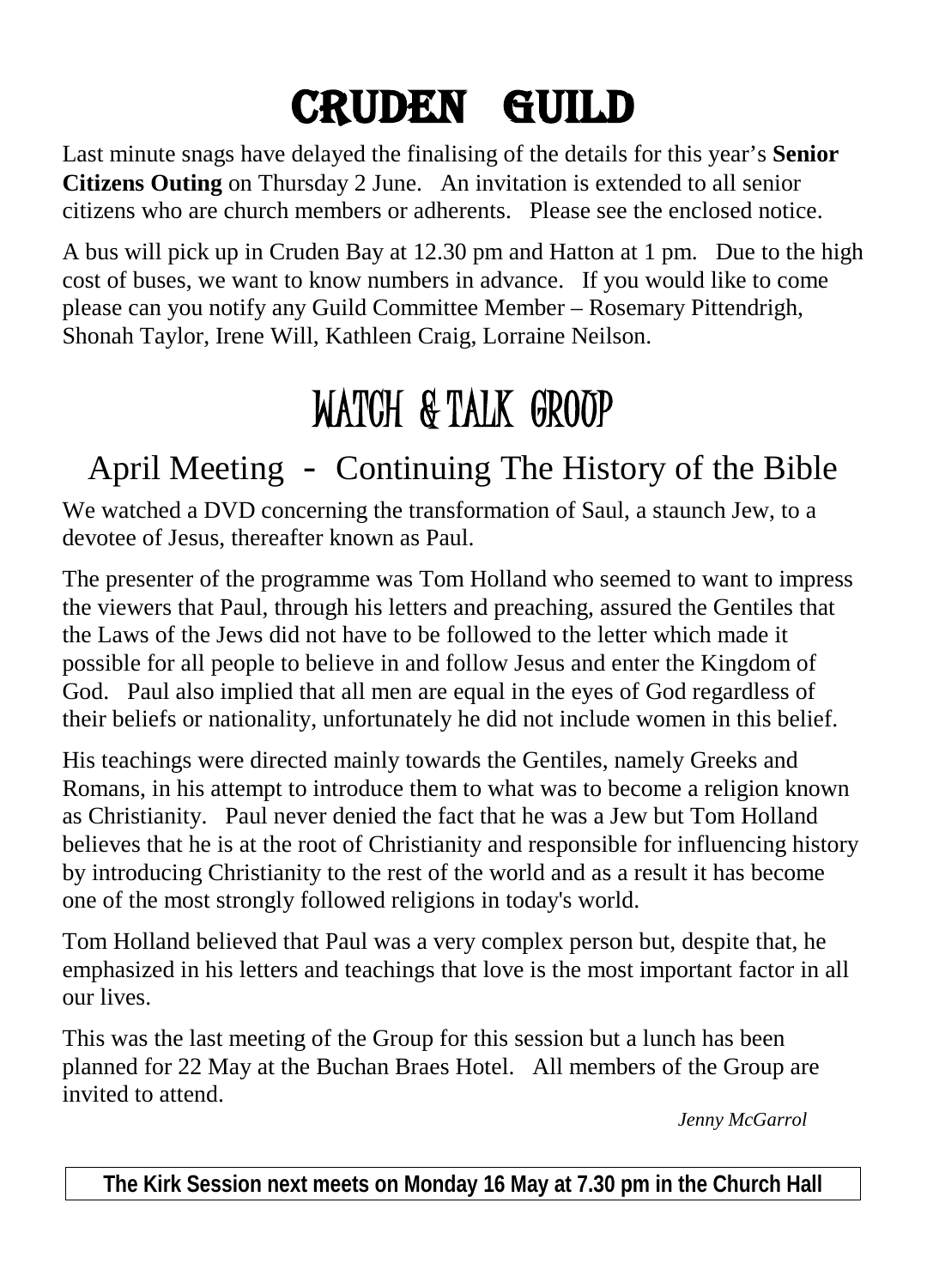

# MAY ISSUE

### **General Assembly 2012**

Profile of the Moderator-Designate, the Rev David Arnott Reports and Fringe Diary Roll Away the Stone

The new-look Assembly Hall, and the man responsible for it.

**The Book That Changed the World** Jackie Macadam talks to the maker of a new film about the creation of the King James Bible.

**The Appearance of the Risen Jesus** The Rev James Martin examines the 'hallucination' theories surrounding Easter.

**The Growing Church** How a church in the rural north-east is planting the seeds of faith

**View from the Pew** Geoff Miller highlights the importance of the Old Testament in deepening understanding of the Bible.

**Changing Sides** The Rev Moira McDonald reflects on the differences between a worshipper and a worship leader.

**Plus** all the regular features, columnists, letters, reviews and crosswords – all for just £1.80

### **Assembly coverage**

Life and Work will provide updates from the General Assembly (May 21-27) through facebook.com/lifeandwork and twitter.com/cofslifeandwork

Anyone wishing to subscribe to Life and Work should contact: Mrs Isobel Young Tel: Cruden Bay 812360

|||||||||||||||||||||||||||||||||||||||||||||||||||||||||||||||||||||||||||||||||||||||||||||||||||||||||

# **Marmalade Boosts Property Appeal**

Throughout the month of April, Beatrice Fawkes has been selling jars of marmalade in the hall after the morning service. The marmalade has obviously been popular because, with one Sunday of April left, an amazing £275 has been raised for our Property Project. Thanks, Beatrice for all the work you have put in.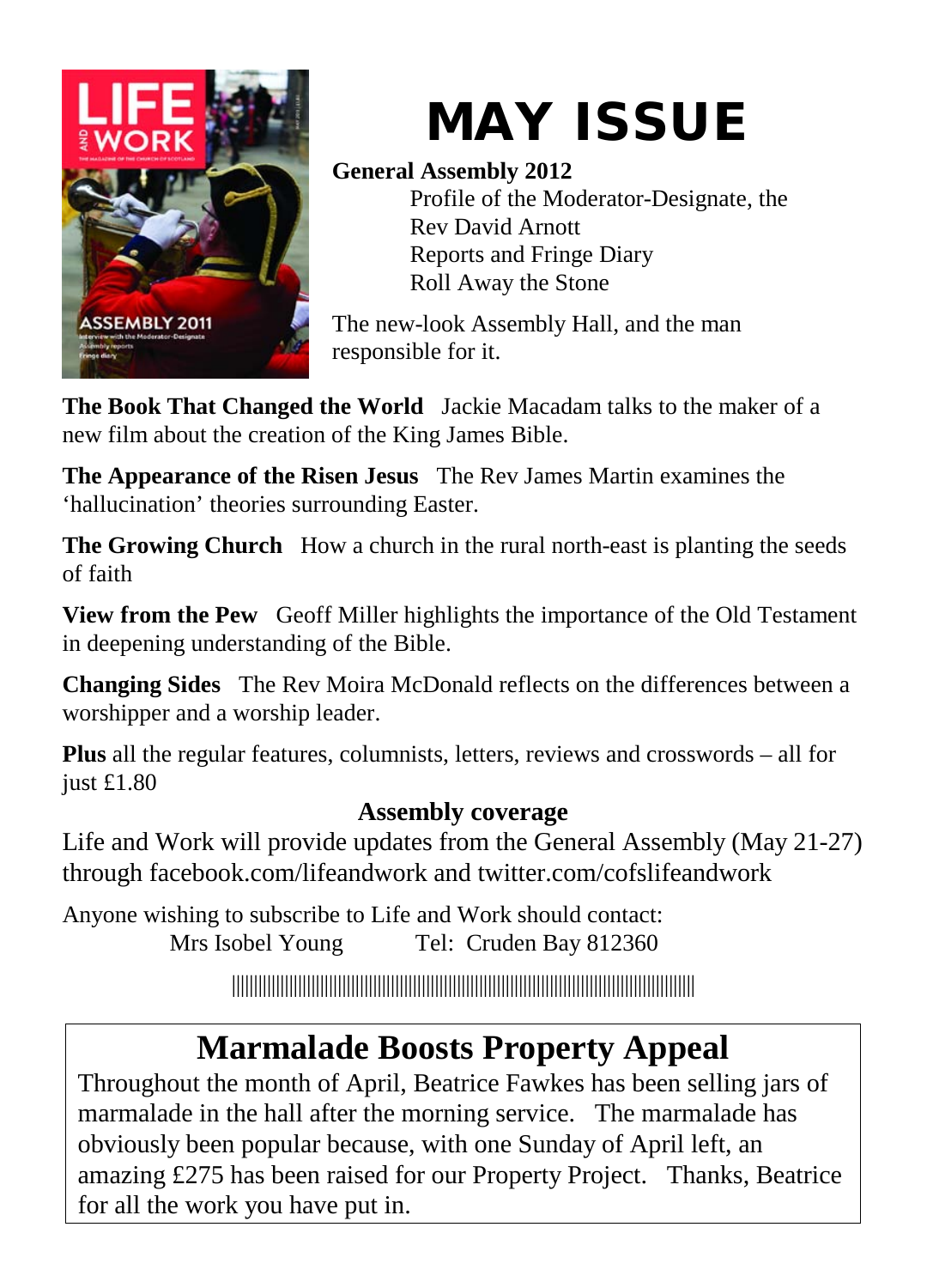# Church Walk, Clola - Sunday 27th March 2011

Our group of 12 set off from the Clola Smiddy past the Free Kirk of Clola, in private ownership since the mid 70s, towards the small hamlet of Durie. We could see no sign of the former Kinmundy School among the trees nor any trace of Kinmundy House, a billet for World War 2 soldiers and "out of bounds" for the local youngsters at the time.

At the bridge over the Ludquharn Burn, we had an option of following the recommended route past "the two trees near a disused quarry marking Jamie Fleeman's birth place" but opted for the shorter right turn towards Lenabo Woods. Tracks lead through the forest to identifiable remains of the First World War airship base and this may be the subject of a future reconnoitre.

Beech hedges flanked the final stretch of our route past the imposing Mansion House at Newton and past Kinmundy Home Farm to the A952 and back to the Smiddy. From there, we sped along to the Happy Plant at Mintlaw for "mini teas".

After the combined walk with the Guild in April, we look forward to the Kincardine O'Neil to Dess (or Aboyne) walk on Saturday 7th May and hope for the same excellent turnout for that trip.



#### Margaret Wisely

**May is a very important month from the perspective of reaching out to others which is a requirement of all Christians. As well as reaching out to the world's poor through our support of Christian Aid, we have the chance, on the last two Sundays, of reaching out in friendship to our fellow Christians in the parish in the fellowship of shared worship with St James' Episcopal Church. Please try and come to both services – in St James on the 22nd and then in our own church on the 29th.**